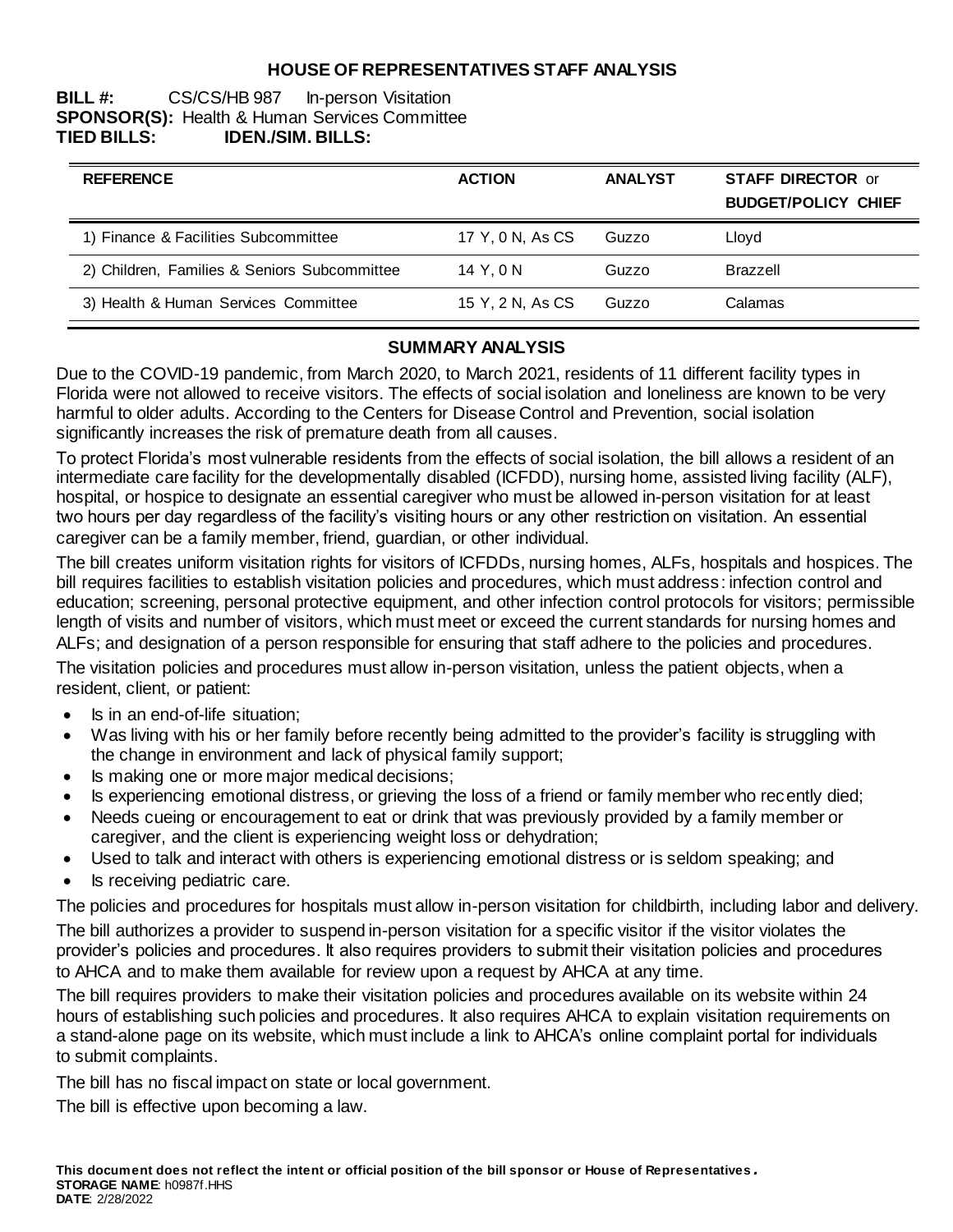### **FULL ANALYSIS**

### **I. SUBSTANTIVE ANALYSIS**

#### A. EFFECT OF PROPOSED CHANGES:

#### **Background**

#### The COVID-19 Pandemic

The novel human coronavirus disease 2019 (COVID-19) was first reported in Wuhan, China, in December of 2019, when dozens of cases of pneumonia of unknown etiology were first reported. By early January, 2020, Chinese authorities identified a novel coronavirus as the cause of the outbreak. Shortly thereafter, the first cases of COVID-19—officially named by the World Health Organization (WHO) on February 11, 2020—were detected in Japan and Thailand. On January 20, 2020, the U.S. Centers for Disease Control and Prevention confirmed the first case of COVID-19 in the United States appearing in Washington State. On January 31, 2020, the U.S. Secretary of Health and Human services declared COVID19 a public health emergency and on March 11, 2020, the WHO declared COVID-19 a pandemic. 1

On March 1, 2020, Florida's Surgeon General declared a public health emergency.<sup>2</sup> On March 9, 2020, the Governor issued an executive order to declare a state of emergency and delegate certain powers to the Director of the Division of Emergency Management (DEM), including the ability to restrict visitation in certain health care and long-term care facilities.<sup>3</sup>

#### Visitation Restrictions During COVID-19

On March 15, 2020, DEM issued an emergency order to require certain facilities to prohibit the entry of any individual except in specified circumstances.<sup>4</sup> The emergency order applied to the following facility types:

- Nursing homes;
- Assisted living facilities;
- Intermediate care facilities for the developmentally disabled;
- Transitional living facilities;
- Adult mental health and treatment facilities;
- Adult forensic facilities;
- Civil facilities;
- Adult family care homes;
- Group homes;
- Homes for special services; and
- Long-term care hospitals.<sup>5</sup>

The emergency order authorized the following individuals to enter a facility:

l

<sup>1</sup> Centers for Disease Control and Prevention, *COVID-19 Timeline*, David J. Spencer CDC Museum: In Association With the Smithsonian Institution, available a[t https://www.cdc.gov/museum/timeline/covid19.html](https://www.cdc.gov/museum/timeline/covid19.html) (last accessed January 24, 2022). <sup>2</sup> Florida Department of Health Declaration of Public Health Emergency, March 1, 2020, available at

<https://floridahealthcovid19.gov/wp-content/uploads/2020/03/declaration-of-public-health-emergency-covid-19-3.1.20.pdf>(last accessed January 24, 2022).

<sup>&</sup>lt;sup>3</sup> State of Florida, Office of the Governor, Executive Order Number 20-52, Emergency Management – COVID-19 Public Health Emergency (March 9, 2020), available a[t https://www.flgov.com/wp-content/uploads/orders/2020/EO\\_20-52.pdf](https://www.flgov.com/wp-content/uploads/orders/2020/EO_20-52.pdf)(last accessed January 24, 2022).

<sup>4</sup> State of Florida, Division of Emergency Management, Emergency Order Number 20-006 (March 15, 2020) available at [https://www.floridadisaster.org/globalassets/executive-orders/covid-19/dem-order-no.-20-006-in-re-covid-19-public-health-emergency](https://www.floridadisaster.org/globalassets/executive-orders/covid-19/dem-order-no.-20-006-in-re-covid-19-public-health-emergency-issued-march-15-2020.pdf)[issued-march-15-2020.pdf](https://www.floridadisaster.org/globalassets/executive-orders/covid-19/dem-order-no.-20-006-in-re-covid-19-public-health-emergency-issued-march-15-2020.pdf)(last accessed January 24, 2022).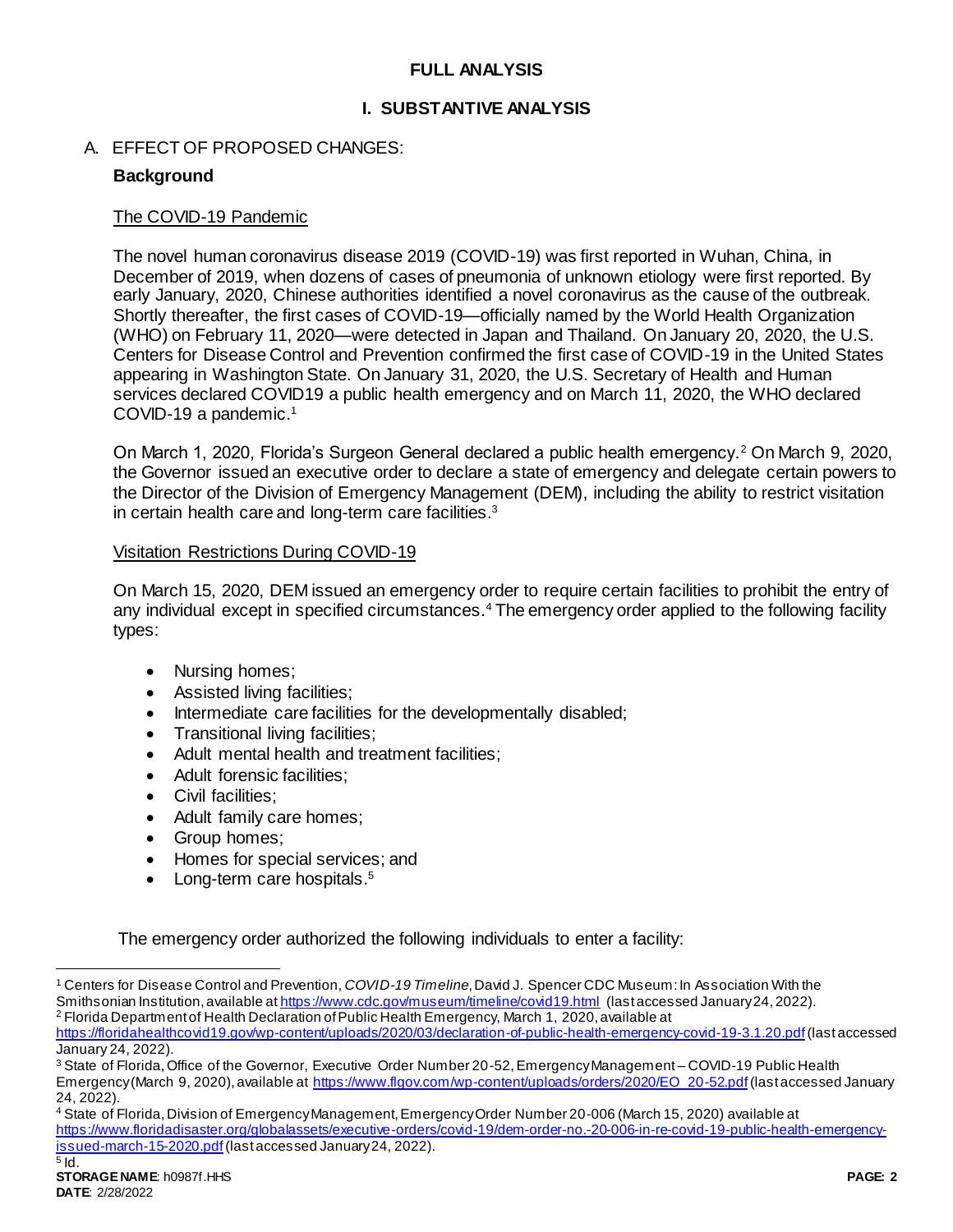- Facility residents;
- Facility staff;
- Family members and friends during end of life situations;
- Hospice or palliative care workers caring for residents in end-of-life situations;
- Any individual providing necessary health care to a resident;
- Attorneys of record for residents in adult mental health facilities for court related matters if virtual or telephone means are unavailable; and
- Representatives of the state and federal government seeking entry as part of their official duties, including, but not limited to, the Long-Term Care Ombudsman program, representatives of the Department of Children and Families, the Department of Health, the Department of Elderly Affairs, the Agency for Health Care Administration, the Agency for Persons with Disabilities (APD), protection and advocacy organizations for individuals with developmental disabilities, the Office of the Attorney General, any law enforcement officer, and any emergency medical personnel.<sup>6</sup>

Further, the emergency order prohibited any of the above individuals from entering a facility if they failed to meet certain screening criteria, including:

- Being infected with COVID-19 without having two consecutive negative test results separated by 24 hours;
- Showing signs or symptoms of, or disclosing the presence of a respiratory infection, including cough, fever, shortness of breath or sore throat;
- Being in contact with any person known to be infected with COVID-19, who has not tested negative within the past 14 days.<sup>7</sup>

The emergency order was extended on May 18, 2020.<sup>8</sup> On September 1, 2020, DEM extended the order again and modified it to allow visitation by essential caregivers<sup>9</sup> and compassionate care visitors<sup>10</sup> under certain circumstances.<sup>11</sup> On October 22, 2020, DEM extended the order for a second time and modified it to allow general visitors under certain circumstances.<sup>12</sup> Finally, on March 22, 2021, DEM rescinded the previous executive orders that prohibited visitation and instead required all affected facilities to maintain visitation and infection control policies in accordance with all state and federal laws.<sup>13</sup>

## Post-COVID-19 Visitation Reform in Other States

The visitation restrictions imposed on different types of long-term care facilities across the nation, while necessary for the overall wellbeing of those residents, still had negative effects on the residents and their families. A recent study concluded that when implementing visiting restrictions in health care

<sup>11</sup> State of Florida, Division of Emergency Management, Emergency Order Number 20-009 (September 1, 2020), available at <https://www.floridadisaster.org/globalassets/covid19/dem-order-20-009-signed.pdf>(last accessed January 24, 2022). <sup>12</sup> State of Florida, Division of Emergency Management, Emergency Order Number 20-011 (October 22, 2020), available at

[https://www.floridadisaster.org/globalassets/executive-orders/covid-19/dem-order-no.-20-011-in-re-covid-19-public-health-emergency](https://www.floridadisaster.org/globalassets/executive-orders/covid-19/dem-order-no.-20-011-in-re-covid-19-public-health-emergency-issued-october-22-2020.pdf)[issued-october-22-2020.pdf](https://www.floridadisaster.org/globalassets/executive-orders/covid-19/dem-order-no.-20-011-in-re-covid-19-public-health-emergency-issued-october-22-2020.pdf) (last accessed January 24, 2022).

 $\overline{a}$  $^6$  Id.

 $^7$  Id.

<sup>8</sup> State of Florida, Division of Emergency Management, Em ergency Order Number 20-007 (May 18, 2020), available at [https://www.floridadisaster.org/globalassets/executive-orders/covid-19/dem-order-no.-20-007-in-re-covif-19-public-health-emergency](https://www.floridadisaster.org/globalassets/executive-orders/covid-19/dem-order-no.-20-007-in-re-covif-19-public-health-emergency-issued-may-18-2020.pdf)[issued-may-18-2020.pdf](https://www.floridadisaster.org/globalassets/executive-orders/covid-19/dem-order-no.-20-007-in-re-covif-19-public-health-emergency-issued-may-18-2020.pdf)(last accessed January 24, 2022).

<sup>9</sup> Essential caregivers are those who have been given consent by the resident or his or her representative to provide services and/or assistance with activities of daily living to help maintain or improve the quality of care or quality of life for a facility resident. Essential caregivers include persons who provided services before the pandemic and those who request to provide services.

<sup>&</sup>lt;sup>10</sup> Compassionate care visitors provide emotional support to help a resident deal with a difficult transition or loss, upsetting event, or end-of-life. Compassionate care visitors maybe allowed entry into facilities on a limited basis for these specific purposes.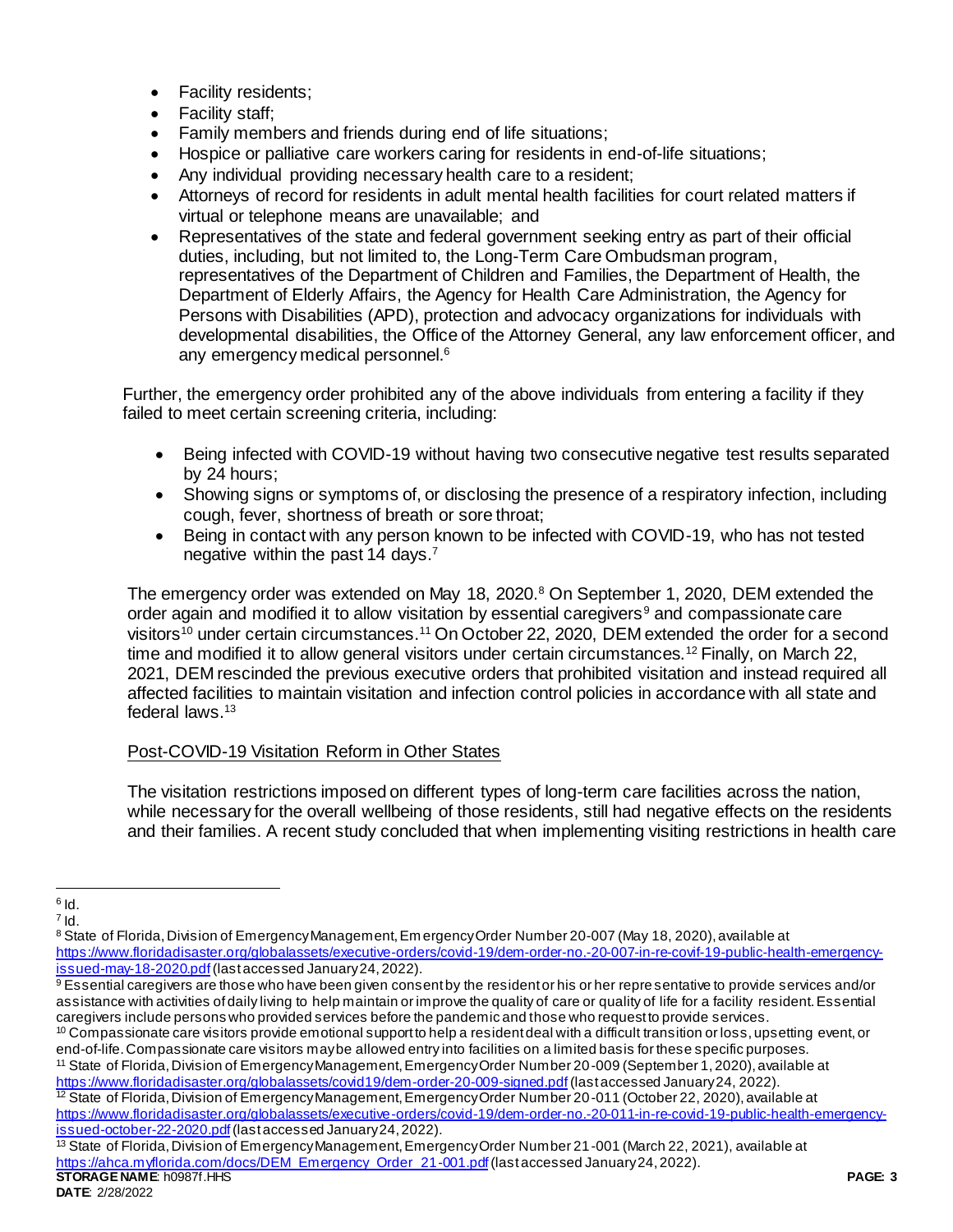services, decision makers and nurses need to be aware of their potential negative effects and adapt the provision of care to compensate for such effects.<sup>14</sup>

Several states have recently passed legislation to find a common ground between protecting residents of long-term care facilities and over-protecting them.

#### *Alabama*

Requires health care facilities, including nursing homes, to allow at least one caregiver or visitor to visit each patient or resident during a public health emergency.<sup>15</sup>

*Connecticut,<sup>16</sup> Indiana,<sup>17</sup> North Dakota, <sup>18</sup> Oklahoma,<sup>19</sup> and Texas<sup>20</sup>*

Allow long-term care facility residents to designate essential support persons who may visit and support their physical, emotional, psychological, and socialization needs.

#### *New Jersey*

Requires each long-term care facility to adopt and institute a written isolation prevention plan and have appropriate technology, staff, and other capabilities in place to prevent the facility's resident from becoming isolated during public emergencies.<sup>21</sup>

### *South Dakota*

Allows residents of an ALF to receive visitors of their choosing, at the time of their choosing, provided the visitation does not impose upon the rights of another resident. $22$ 

#### Intermediate Care Facilities for the Developmentally Disabled

An intermediate care facility for the developmentally disabled (ICFDD) provides institutional care for individuals with developmental disabilities. A developmental disability is a disorder or syndrome that is attributable to intellectual disability, cerebral palsy, autism, spina bifida, Down syndrome, Phelan-McDermid syndrome, or Prader-Willi syndrome; that manifests before the age of 18; and that constitutes a substantial handicap that can reasonably be expected to continue indefinitely.<sup>23</sup>

ICFDDs are licensed and regulated by the Agency for Health Care Administration (AHCA) under Part VIII of ch. 400, F.S., and Chapter 59A-26, F.A.C. ICFDDs provide the following services: nursing services, activity services, dental services, dietary services, pharmacy services, physician services, rehabilitative care services, room/bed and maintenance services and social services.<sup>24</sup> ICFDD services are only covered by the Medicaid program. Individuals who have a developmental disability and who meet Medicaid eligibility requirements may receive services in an ICFDD.

 $\overline{a}$ <sup>14</sup> Karen Hugelius, Nahoko Harada, Miki Marutani, *Consequences of Visiting Restrictions During the COVID-19 Pandemic: An Integrative Review*, International Journal of Nursing Studies, vol. 121 (September 2021), available at <https://www.sciencedirect.com/science/article/pii/S0020748921001474> (last accessed January 24, 2022).

<sup>15</sup> 2021-470,§ 1, eff. 5/18/2021.

<sup>16</sup> Conn. Gen. Stat. § 31-NEW-Connecticut Essential Workers COVID-19 Assistance Program and Fund Established.

<sup>17</sup> Indiana Public Law 142 (April 29, 2021).

<sup>18</sup> N.D. Cent. Code § 50-10.3 (2021).

<sup>19</sup> Oklahoma HB 2566-2021 Legislative Session, enacted April 27, 2021.

<sup>&</sup>lt;sup>20</sup> Texas Senate Joint Resolution 19-2021 Legislative Session, filed with the Secretary of State June 1, 2021.

<sup>21</sup> New Jersey P.L. 2020, c. 113.

<sup>22</sup> South Dakota, 2021 H.J. 570.

<sup>23</sup> *See* s. 393.063(12), F.S.

**STORAGE NAME**: h0987f.HHS **PAGE: 4** <sup>24</sup> Agency for Health Care Administration, *Intermediate Care Facility for Individuals with Intellectual Disabilities (ICF/DD) Services,*  available at[: https://ahca.myflorida.com/medicaid/Policy\\_and\\_Quality/Policy/behavioral\\_health\\_coverage/bhfu/Intermediate\\_Care.shtml](https://ahca.myflorida.com/medicaid/Policy_and_Quality/Policy/behavioral_health_coverage/bhfu/Intermediate_Care.shtml) (last accessed January 22, 2022).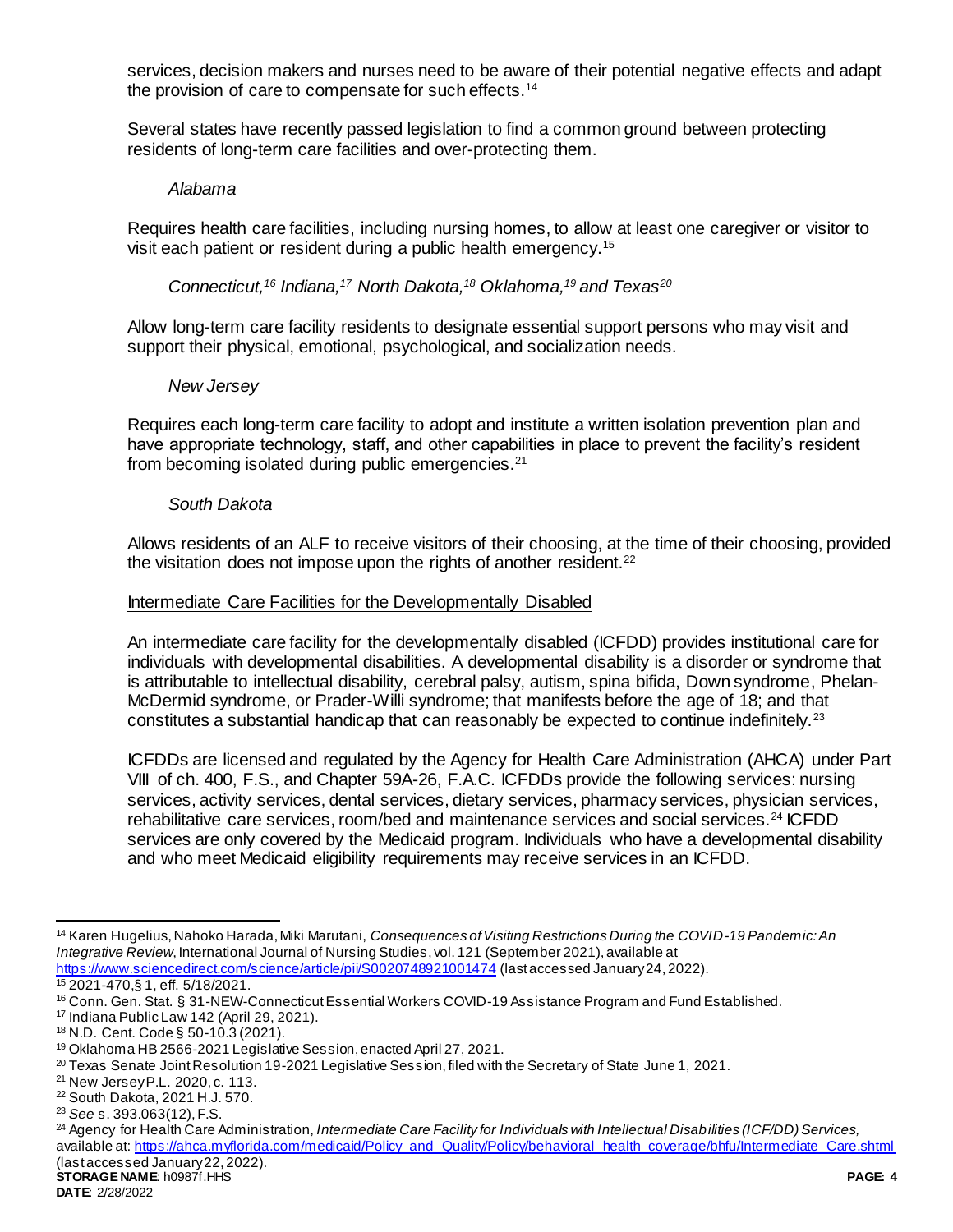There are also two public ICF/DDs known as developmental disabilities centers that are operated by APD — Sunland in Marianna, and Tacachale in Gainesville.

As of December 21, 2021, there are 104 licensed ICFDDs in Florida with a total of 2,806 beds.<sup>25</sup>

### *ICFDD Visitation Requirements*

Florida law requires ICFDDs to ensure that all residents of ICFDDs have an unrestricted right to visitation, subject to reasonable rules of the facility.<sup>26</sup>

The Centers for Medicare and Medicaid Services (CMS) conditions of participation require ICFDDs to promote visits by individuals with a relationship to the client and promote visits by parents or guardians to any area of the facility that provides direct client care services to the client, consistent with the rights of the client and privacy of other clients.<sup>27</sup> On June 3, 2021, CMS issued a memo to require all ICFDDs to allow indoor visitation at all times.<sup>28</sup>

ICFDDs are not currently required to establish a visitation schedule to allow visitation for any period of time and visitation logs are not required. Currently, ICFDDs are not required to implement safety protocols relating to resident visitation.

#### *ICFDD Fines and Penalties*

APD is authorized to revoke or suspend a license of an ICFDD or impose an administrative fine on a facility of up to \$1,000 per day for failure to comply any of the requirements in ch. 393, F.S. The aggregate amount of any fine may not be more than \$10,000.<sup>29</sup> AHCA is also authorized to impose an immediate moratorium or emergency suspension on an ICFDD for any condition that poses a threat to the health, safety, or welfare of a client.<sup>30</sup>

#### Nursing Homes

Nursing homes provide 24 hour a day care, case management, health monitoring, personal care, nutritional meals and special diets, physical, occupational, and speech therapy, social activities, and respite care for those who are ill or physically infirm. Nursing homes are regulated by the Agency for Health Care Administration (AHCA) under the Health Care Licensing Procedures Act (Act) in part II of chapter 408, F.S., which provides licensure requirements for all provider types regulated by AHCA, and part II of chapter 400, F.S., which includes unique provisions for nursing home licensure beyond the uniform criteria in the Act.

As of December 21, 2021, there are 705 licensed nursing homes in Florida with a total of 85,778 beds. $31$ 

#### *Nursing Home Visitation Requirements*

Florida law requires nursing homes to adopt the residents' bill of rights, which provides the rights and responsibilities of residents, and requires nursing homes to treat such residents in accordance with its provisions.<sup>32</sup> Nursing homes must provide a copy of the resident's bill of rights to each resident or the

l

**STORAGE NAME**: h0987f.HHS **PAGE: 5** <sup>31</sup> *Supra* at note 25. <sup>32</sup> S. 400.022(1), F.S.

**DATE**: 2/28/2022

<sup>25</sup> Florida Agency for Health Care Administration, Agency Analysis of 2022 HB 987 (December 27, 2021).

 $26$  S. 393.13(4)(a)3., F.S.

<sup>27</sup> 42 C.F.R. § 483.420

<sup>&</sup>lt;sup>28</sup> Centers for Medicare & Medicaid Services, memorandum on visitation at intermediate care facilities for individuals with intel lectual disabilities and Psychiatric Residential Treatment Facilities - Coronavirus Disease -2019, ref: QSO-21-14-ICF/IID & PRTF REVISED June 3, 2021, available at<https://www.cms.gov/files/document/qso-21-14-icfiid-prtf-revised-06032021.pdf> (last accessed January 24, 2022).

<sup>29</sup> S. 393.0673(1), F.S.

<sup>30</sup> S. 408.814, F.S.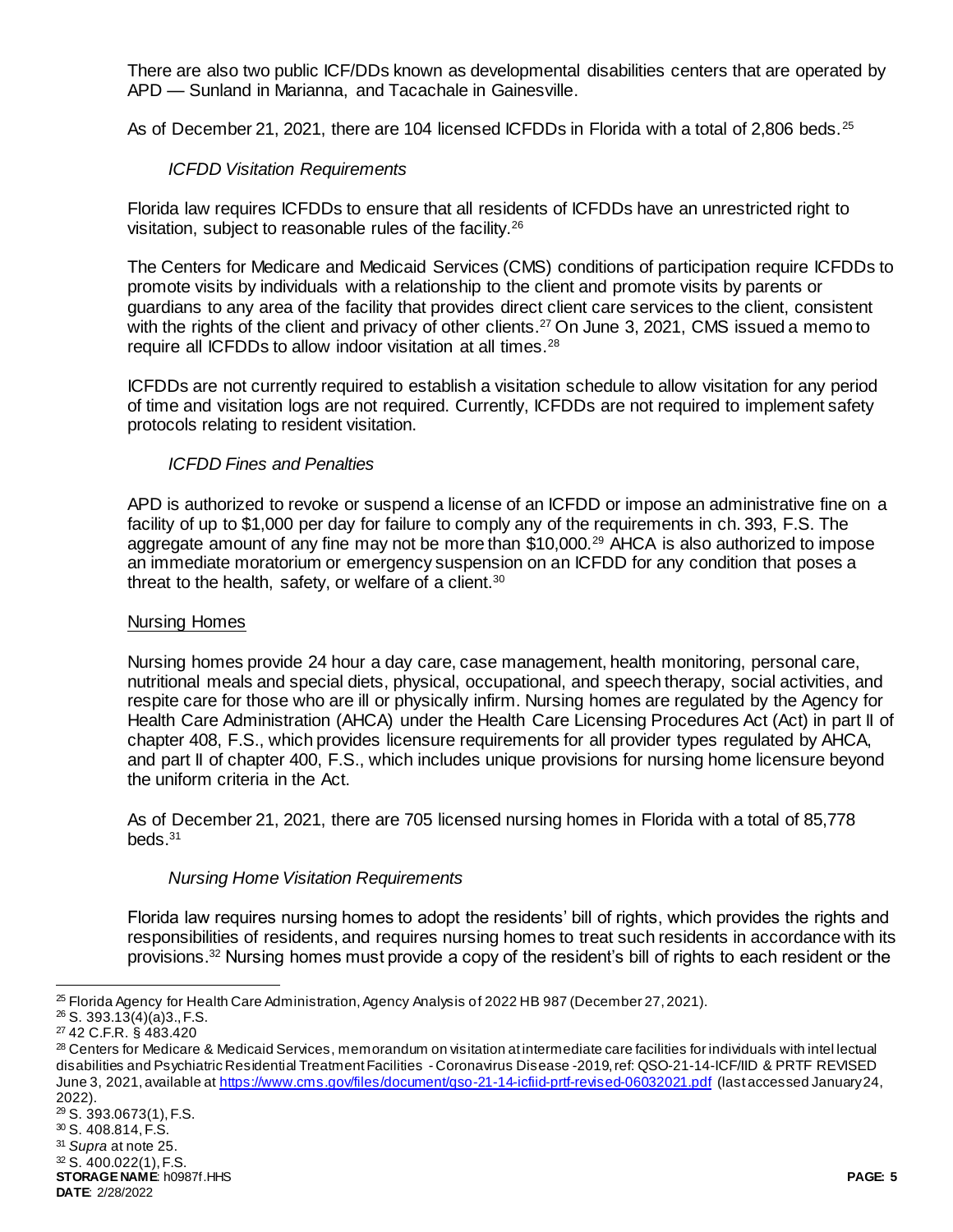resident's legal representative at or before the resident's admission to the facility.<sup>33</sup> The residents' bill of rights includes, among other things, the right to visit with any person during visiting hours.<sup>34</sup>

Nursing homes are not currently required to establish a visitation schedule to allow visitation for any period of time and visitation logs are not required. Currently, nursing homes are not required to implement safety protocols relating to resident visitation.

On November 12, 2021, CMS issued a memo requiring nursing homes that are federally certified to accept Medicare or Medicaid to allow indoor visitation at all times and for all residents.<sup>35</sup>

#### *Nursing Home Fines and Penalties*

AHCA is authorized to deny, revoke, or suspend the license of a nursing home, or impose an administrative fine on a nursing home of up to \$500 per day for each violation of any provision of part II of ch. 400, F.S. or applicable rules. The aggregate amount of any fine may not be more than \$5,000.<sup>36</sup> AHCA is also authorized to impose an immediate moratorium or emergency suspension on a nursing home for any condition that poses a threat to the health, safety, or welfare of a client.<sup>37</sup>

#### Assisted Living Facilities

An assisted living facility (ALF) is a residential establishment, or part of a residential establishment, that provides housing, meals, and one or more personal services for a period exceeding 24 hours to one or more adults who are not relatives of the owner or administrator.<sup>38</sup> A personal service is direct physical assistance with, or supervision of, the activities of daily living and the self-administration of medication.<sup>39</sup> Activities of daily living include ambulation, bathing, dressing, eating, grooming, toileting, and other similar tasks.<sup>40</sup> ALFs are licensed and regulated by AHCA under part I of ch. 429, F.S., and part II of ch. 408, F.S., and rule 59A-36, F.A.C.

Facilities are required to provide services in a manner that reduces the risk of transmission of infectious diseases. <sup>41</sup> ALFs are also required to include in their admission packet, written infection control policies and procedures, detailing the sanitation methods and other precautions used to combat the spread of infectious diseases.<sup>42</sup> If any staff member of an ALF has, or is suspected of having, a communicable disease, the facility is required to prohibit the staff member from performing their duties until a written statement is submitted from a health care provider indicating that the individual does not constitute a risk of transmitting a communicable disease. $43$ 

As of December 21, 2021, there are 3,139 licensed ALFs in Florida with a total of 114,979 beds.<sup>44</sup>

#### *Assisted Living Facility Visitation Requirements*

The Resident Bill of Rights prohibits an ALF from depriving an ALF resident of any civil or legal rights, benefits, or privileges guaranteed by law, the Florida Constitution, or the Constitution of the United States.<sup>45</sup> The Resident Bill of Rights requires ALFs to ensure that every resident is provided with

l

- <sup>40</sup> S. 429.02(1), F.S.
- <sup>41</sup> Rule 59A-36.007(10), F.A.C.
- <sup>42</sup> Rule 59A-36.007(5)(d), F.A.C.

<sup>45</sup> S. 429.28, F.S.

<sup>33</sup> S. 400.022(2), F.S.

<sup>34</sup> S. 400.022(1)(b), F.S.

<sup>35</sup> Centers for Medicare & Medicaid Services, memorandum nursing home visitation, Ref: QSO-20-39-NH Revised November 12, 2021, available at https://www.cms.gov/files/document/gso-20-39-nh-revised.pdf (last accessed January 24, 2022).

<sup>36</sup> S. 400.121(1), F.S.

<sup>37</sup> S. 408.814, F.S. <sup>38</sup> S. 429.02(5), F.S.

<sup>39</sup> S. 429.02(18), F.S.

<sup>43</sup> Rule 59A-36.010(2)2., F.A.C.

<sup>44</sup> *Supra* at note 25.

**STORAGE NAME**: h0987f.HHS **PAGE: 6**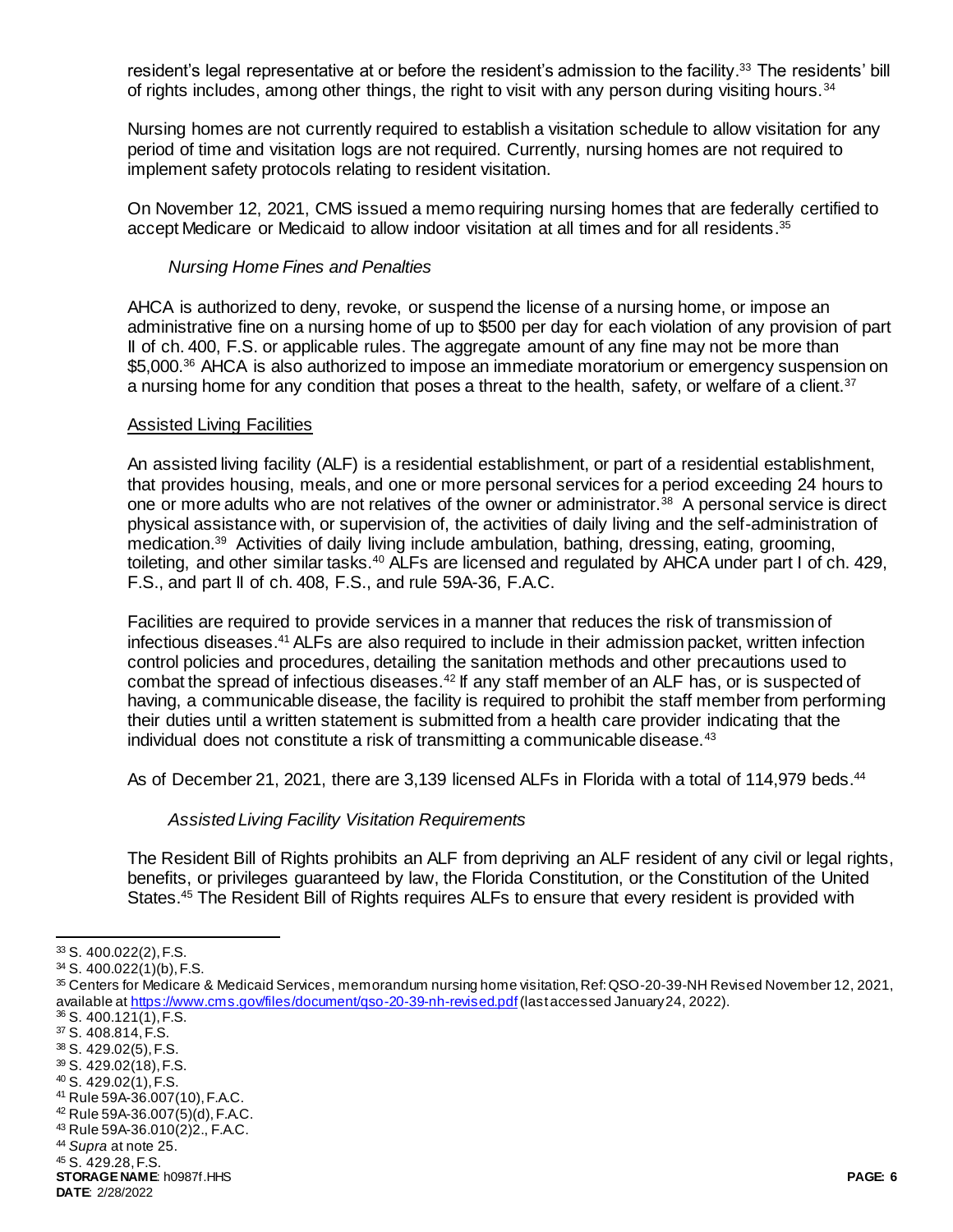certain enumerated rights, including the right to unrestricted private communication and visitation with any person they choose between the hours of 9 a.m. and 9 p.m.<sup>46</sup> Upon request, the facility is required to make provisions to extend visiting hours for caregivers and out-of-town guests, and in similar situations.<sup>47</sup>

ALFs are not currently required to establish a visitation schedule to allow visitation for any period of time and visitation logs are not required. Currently, ALFs are not required to implement safety protocols relating to resident visitation.

## *ALF Fines and Penalties*

Section 408.813, F.S. categorizes violations into four classes according to the nature and gravity of its probable effect on residents.

Class "I" violations are those conditions or occurrences related to the operation and maintenance of a provider or to the care of clients which AHCA determines present an imminent danger to the clients of the provider or a substantial probability that death or serious physical or emotional harm would result therefrom.<sup>48</sup> AHCA may impose an administrative fine of not less than \$5,000 and not exceeding \$10,000 for each class "I" violation.<sup>49</sup>

Class "II" violations are those conditions or occurrences related to the operation and maintenance of a provider or to the care of clients which AHCA determines directly threaten the physical or emotional health, safety, or security of the clients, other than class I violations.<sup>50</sup> AHCA may impose an administrative fine of not less than \$1,000 and not exceeding \$5,000 for each class "II" violation.<sup>51</sup>

Class "III" violations are those conditions or occurrences related to the operation and maintenance of a provider or to the care of clients which AHCA determines indirectly or potentially threaten the physical or emotional health, safety, or security of clients, other than class I or class II violations.<sup>52</sup> AHCA may impose an administrative fine of up to \$500 and not more than \$1,000 for each class "III" violation.<sup>53</sup>

Class "IV" violations are those conditions or occurrences related to the operation and maintenance of a provider or to required reports, forms, or documents that do not have the potential of negatively affecting clients. These are violations that AHCA determines do not threaten the health, safety, or security of clients.<sup>54</sup> AHCA may impose an administrative fine of up to \$100 and not more than \$200 for each violation.<sup>55</sup>

AHCA is also authorized to impose an immediate moratorium or emergency suspension on an ALF for any condition that poses a threat to the health, safety, or welfare of a client. $56$ 

## Hospitals

Hospitals are regulated by AHCA under chapter 395, F.S., and the general licensure provisions of part II, of chapter 408, F.S. Hospitals offer a range of health care services with beds for use beyond 24 hours by individuals requiring diagnosis, treatment, or care.<sup>57</sup> Hospitals must make regularly

<sup>46</sup> S. 429.28(1)(d), F.S.  $47$  Id.

l

- <sup>48</sup> S. 408.813(2)(a), F.S.
- <sup>49</sup> S. 429.19(2)(a), F.S. <sup>50</sup> S. 408.813(2)(b), F.S.
- <sup>51</sup> S. 429.19(2)(b), F.S. <sup>52</sup> S. 408.813(2)(c), F.S.
- $53$  S. 429.19(2)(c), F.S.
- <sup>54</sup> S. 408.813(2)(d), F.S.
- <sup>55</sup> S. 429.19(2)(d), F.S.
- <sup>56</sup> S. 408.814, F.S.
- <sup>57</sup> S.395.002(13), F.S.

**STORAGE NAME**: h0987f.HHS **PAGE: 7 DATE**: 2/28/2022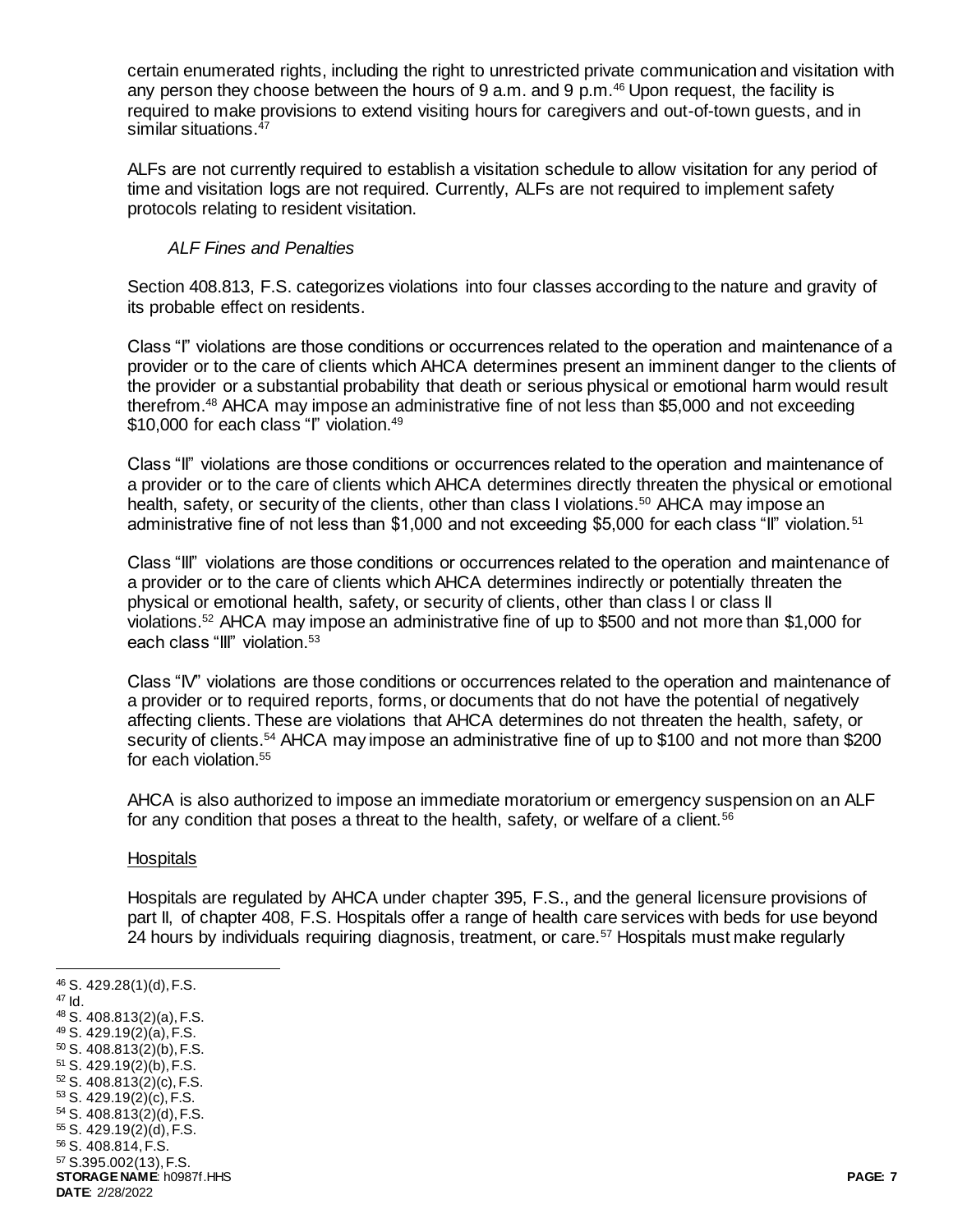available at least clinical laboratory services, diagnostic X-ray services, and treatment facilities for surgery or obstetrical care, or other definitive medical treatment.<sup>58</sup>

A specialty hospital, in addition to providing the same services as general hospitals, provides other services, including:

- A range of medical services restricted to a defined age or gender group;
- A restricted range of services appropriate to the diagnosis, care, and treatment of patients with specific categories of medical or psychiatric illnesses or disorders; or
- $\bullet$  Intensive residential treatment programs for children and adolescents.<sup>59</sup>

Section 395.1055, F.S., authorizes AHCA to adopt rules for hospitals. Separate standards may be provided for general and specialty hospitals.<sup>60</sup> The rules for general and specialty hospitals must include minimum standards to ensure:

- A sufficient number of qualified types of personnel and occupational disciplines are on duty and available at all times to provide necessary and adequate patient care;
- Infection control, housekeeping, sanitary conditions, and medical record procedures are established and implemented to adequately protect patients;
- A comprehensive emergency management plan is prepared and updated annually;
- Licensed facilities are established, organized, and operated consistent with established standards and rules; and
- Licensed facility beds conform to minimum space, equipment, and furnishing standards.<sup>61</sup>

#### *Hospital Visitation Requirements*

Hospitals are not currently required to establish a visitation schedule to allow visitation for any period of time and visitation logs are not required. Currently, hospitals are not required to implement safety protocols relating to resident visitation.

#### *Hospital Fines and Penalties*

AHCA is authorized to deny, revoke, or suspend the license of a hospital, or impose an administrative fine on a hospital of up to \$1,000 per day for each violation of any provision of part I of ch. 395, F.S., part II of ch. 408, F.S., or applicable rules.<sup>62</sup> AHCA is also authorized to impose an immediate moratorium or emergency suspension on a hospital for any condition that poses a threat to the health, safety, or welfare of a client.<sup>63</sup>

#### **Hospices**

A hospice is a centrally administered corporation or a limited liability company that provides a continuum of palliative care for terminally ill patients. <sup>64</sup> Hospices are required to provide a continuum of services that afford the patient and their family a range of services which can be tailored to the specific needs and preferences of the patient at any point in time, including the following core services: nursing; social work; pastoral and counseling; dietary counseling and bereavement.<sup>65</sup> Hospice care and services may be provided in a patient's home, a freestanding hospice facility, or in an ALF, adult family-care home, or nursing home.<sup>66</sup>

l <sup>58</sup> Id.

<sup>59</sup> S. 395.002(28), F.S.

<sup>60</sup> S. 395.1055(2), F.S.

<sup>61</sup> S. 395.1055(1), F.S.  $62$  S. 395.003(7), F.S., and s. 395.1065(2)(a), F.S.

<sup>63</sup> S. 408.814, F.S.

<sup>64</sup> S. 400.601(3), F.S.

<sup>65</sup> S. 400.609, F.S.

<sup>66</sup> Id.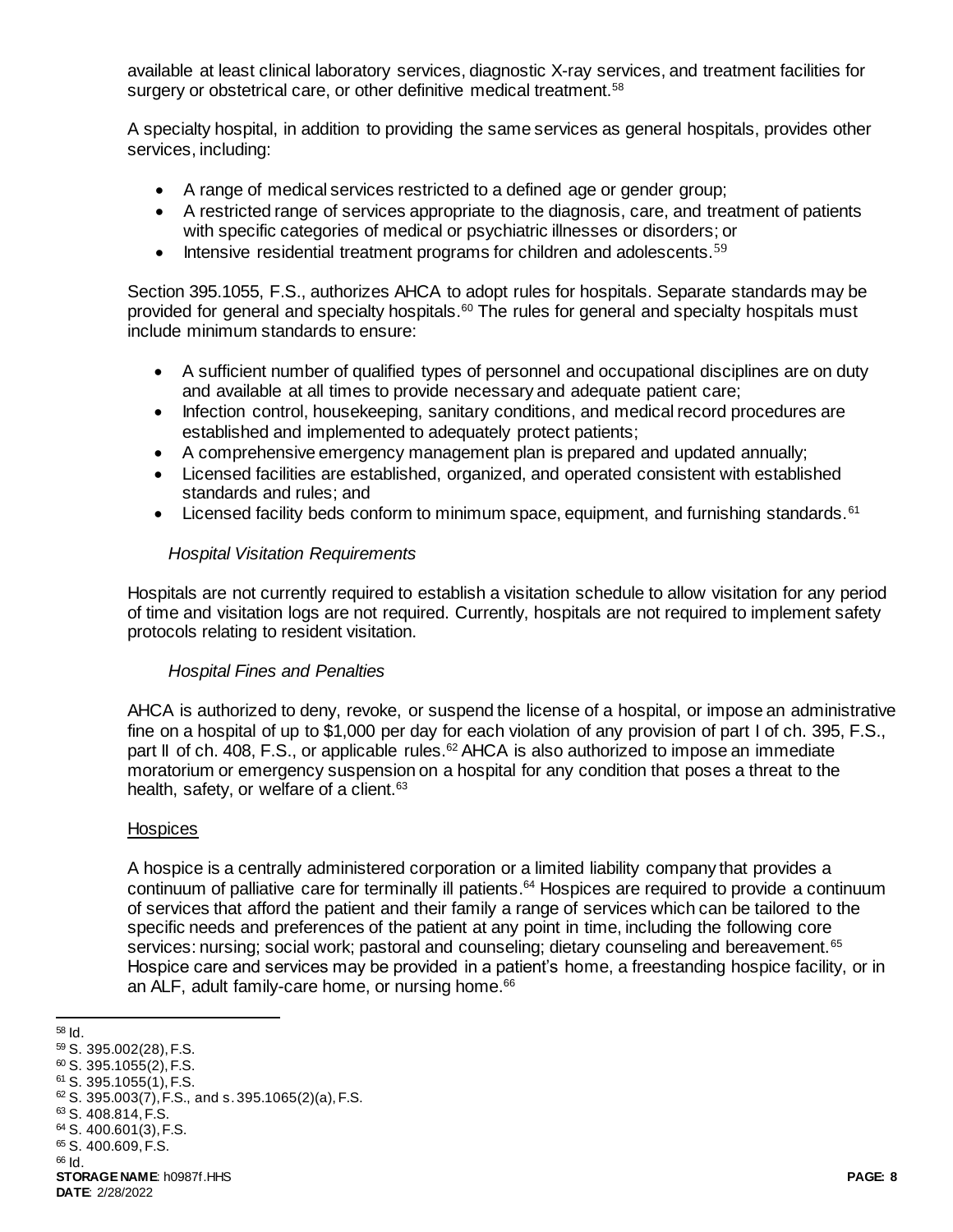## *Hospice Visitation Requirements*

Hospices services must be available 24 hours a day, 7 days a week, which includes supportive care for a patient's family.<sup>67</sup> Hospices are not currently required to establish a visitation schedule to allow visitation for any period of time and visitation logs are not required. Currently, hospices are not required to implement safety protocols relating to resident visitation.

## *Hospice Fines and Penalties*

AHCA is authorized to deny, revoke, or suspend the license of a hospice, or impose an administrative fine on a hospice of up to \$1,000 per violation of any provision of part IV of ch. 400, F.S., part II of ch. 408, F.S., or applicable rules.<sup>68</sup> AHCA is also authorized to impose an immediate moratorium or emergency suspension on a hospice for any condition that poses a threat to the health, safety, or welfare of a client.<sup>69</sup>

## **Effect of the Bill**

The bill also a requires ICFDDs, nursing homes, ALFs, hospitals and hospices to allow a resident, client, or patient to designate an essential caregiver who must be allowed in-person visitation for at least two hours per day regardless of the facility's visiting hours or any other restriction on visitation. An essential caregiver may be a family member, friend, guardian, or other individual designated by the resident, client, or patient.

The bill creates uniform visitation rights for visitors of ICFDDs, nursing homes, ALFs, hospitals and hospices. The bill requires facilities to establish visitation policies and procedures, which must address:

- Infection control and education;
- Screening, personal protective equipment, and other infection control protocols for visitors;
- Permissible length of visits and number of visitors, which must meet or exceed the current standards for nursing homes and ALFs; and
- Designation of a person responsible for ensuring that staff adhere to the policies and procedures.

The visitation policies and procedures must allow in-person visitation, unless the patient objects, when a resident, client, or patient:

- Is in an end-of-life situation:
- Was living with his or her family before recently being admitted to the provider's facility is struggling with the change in environment and lack of physical family support;
- Is making one or more major medical decisions;
- Is experiencing emotional distress, or grieving the loss of a friend or family member who recently died;
- Needs cueing or encouragement to eat or drink that was previously provided by a family member or caregiver, and the client is experiencing weight loss or dehydration;
- Used to talk and interact with others is experiencing emotional distress, is seldom speaking, or is crying more frequently; and
- Is receiving pediatric care.

The visitation policies and procedures for hospitals must allow in-person visitation for childbirth, including labor and delivery.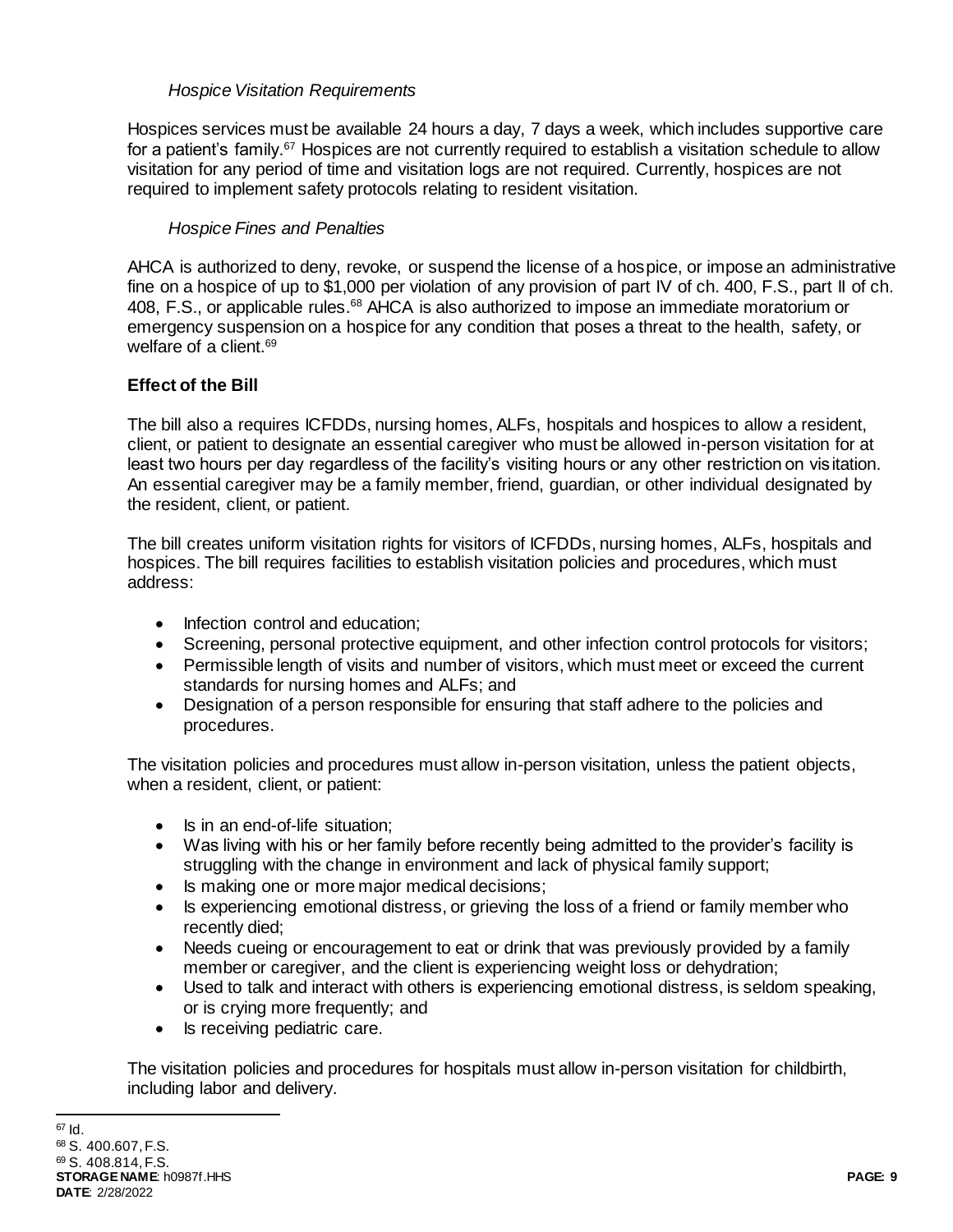The bill authorizes the visitation policies and procedures to require a visitor to agree in writing to follow the provider's policies and procedures and a provider may suspend in-person visitation for a specific visitor if the visitor violates the provider's policies and procedures.

The bill requires providers to submit their visitation policies and procedures to AHCA when applying for initial licensure, licensure renewal, or change of ownership and requires providers to make their policies and procedures available for review upon a request by AHCA at any time.

The bill requires providers to make their visitation policies and procedures available on its website within 24 hours of establishing such policies and procedures.

The bill requires AHCA to explain visitation requirements on a stand-alone page on its website, which must include a link to AHCA's online complaint portal for individuals to submit complaints.

The bill is effective upon becoming a law.

- B. SECTION DIRECTORY:
	- **Section 1:** Creates s. 408.823, F.S., relating to in-person visitation.
	- **Section 2:** Directs the Division of Law Revision to replace the phrase "30 days after the effective date of this act" wherever it occurs in this act with the date 30 days after this act become a law. **Section 3:** Provides an effective date of upon becoming a law.

## **II. FISCAL ANALYSIS & ECONOMIC IMPACT STATEMENT**

- A. FISCAL IMPACT ON STATE GOVERNMENT:
	- 1. Revenues:

None.

2. Expenditures:

None.

- B. FISCAL IMPACT ON LOCAL GOVERNMENTS:
	- 1. Revenues:

None.

2. Expenditures:

None.

- C. DIRECT ECONOMIC IMPACT ON PRIVATE SECTOR: None.
- D. FISCAL COMMENTS:

None.

## **III. COMMENTS**

- A. CONSTITUTIONAL ISSUES:
	- 1. Applicability of Municipality/County Mandates Provision: